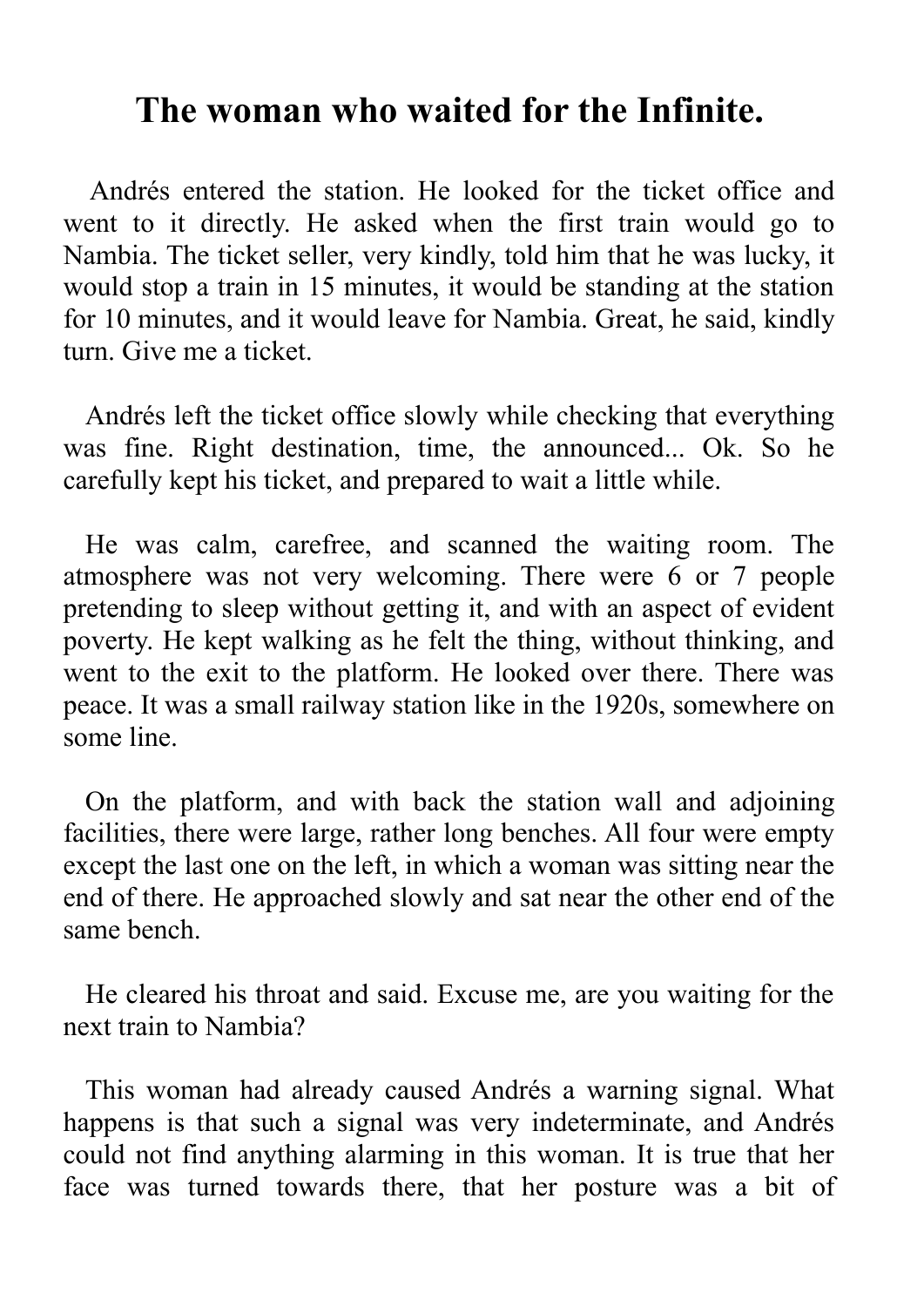envelopment in her coat, when it was not hot, but not cold either. The coat indicated that this woman was not rich, but neither poor. It was some black hair, tight, and showed some kind of black and gray plume on all edges. She also wore a hat of the same make, and black boots, also tight, very common, with zipper and such.

The woman turned her previously hidden face to Andrés, slowly, without interest. She said: "No, I do not wait any train. I wait the Infinity" And she returned to her previous position, also in no hurry.

Andrés had no reaction to this, in principle. Rather, there was a perceptual void in him, although he later remember every detail of the scene. That experience did not fit into any behavior collected in the catalog of his life. A chill ran up his back. He looked at the other side, an empty bench, more here. He turned without real cause, because neither he felt the urge to say goodbye, nor the woman expected farewell or anything else but, well, the woman was not there.

Of course, a rational person in such a situation would have checked if there was a door or trapdoor through which the woman could have disappeared in the two seconds that lasted the prospect of another place to sit. Andrés did not even think about checking anything. Simply, he grabbed his luggage tightly and went, not to the bank considered, but inside, in the waiting room in the presence of other people. He needed this presence now, although he really was not afraid.

Andrés's mind was almost empty. He was not relaxed and calm, but neither excited nor restless. He just had no idea what was happening and there was no way he could do an analysis or assessment, or something like that. Fortunately the train arrived on time, there was a bit of mundane activity, of coming and going, they checked some mechanical matter of the train, everything was fine, and Andrés left to Nambia.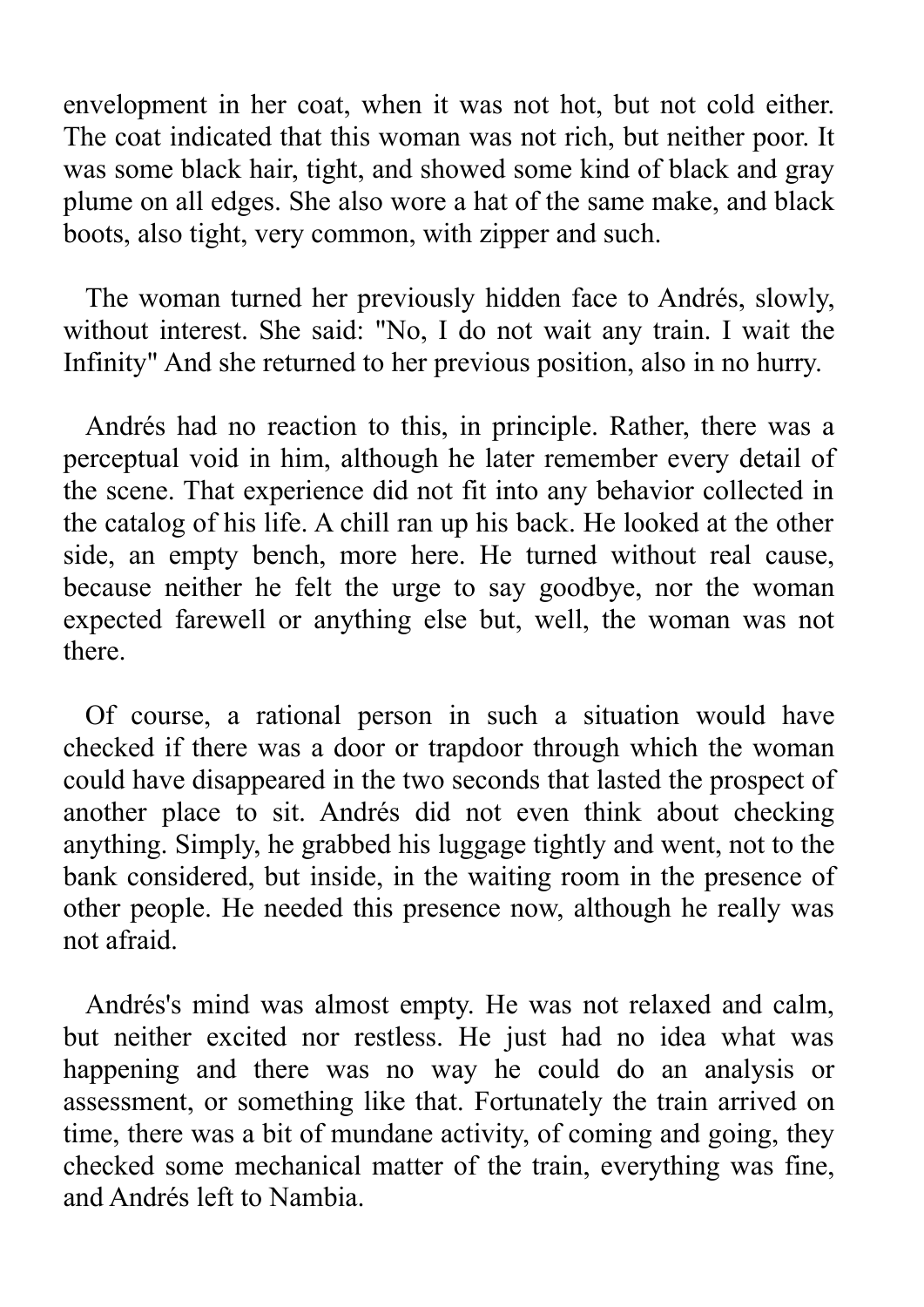When this happened, Andrés was a young man, he was barely 30 years old, and he died at eighty something, cancer or..., it does not matter. His death came into the 21st century, that is, that Andrés came to know the beginning of the End of the World. Yes, okay I said that the station was like the 1920s, but it was its appearance, not the date of the event.

Andrés lived a normal life. He worked in exchange for money, that is, he prostituted himself as way of being in the world but, being that everybody did it, he did not even realize it. He submitted to all kinds of harassments and humiliations, such as being marked with an identification number that guaranteed his submission and his rights. Yes, he did not realize about his prostitution, but he did feel this, but what was he going to do?

The fact is that Andrés gave many twists to his experience with the woman who waited the Infinite, although not obsessively, but his mind went to it when he relaxed and had nothing to think about, with a frequency very irregular but assumable two or three times a year. It even caused him dreams.

Although his emotional attitude to this experience was poor and undefined, the dreams it induced were anguished, with a sense of condemnation. In those dreams everything was disappearing in opportunities that were discarded and did not return, and the world became impoverished without the end being seen.

Andrés's problem, although he did not know it, is that he did not have a sufficiently large idea of the world to find where to start to investigate. He did not know if that woman was the Devil, or a ghost, or an extraterrestrial... All these things were left to Andrés out of mathematics, and that's all speculation, He could not move because he could not start.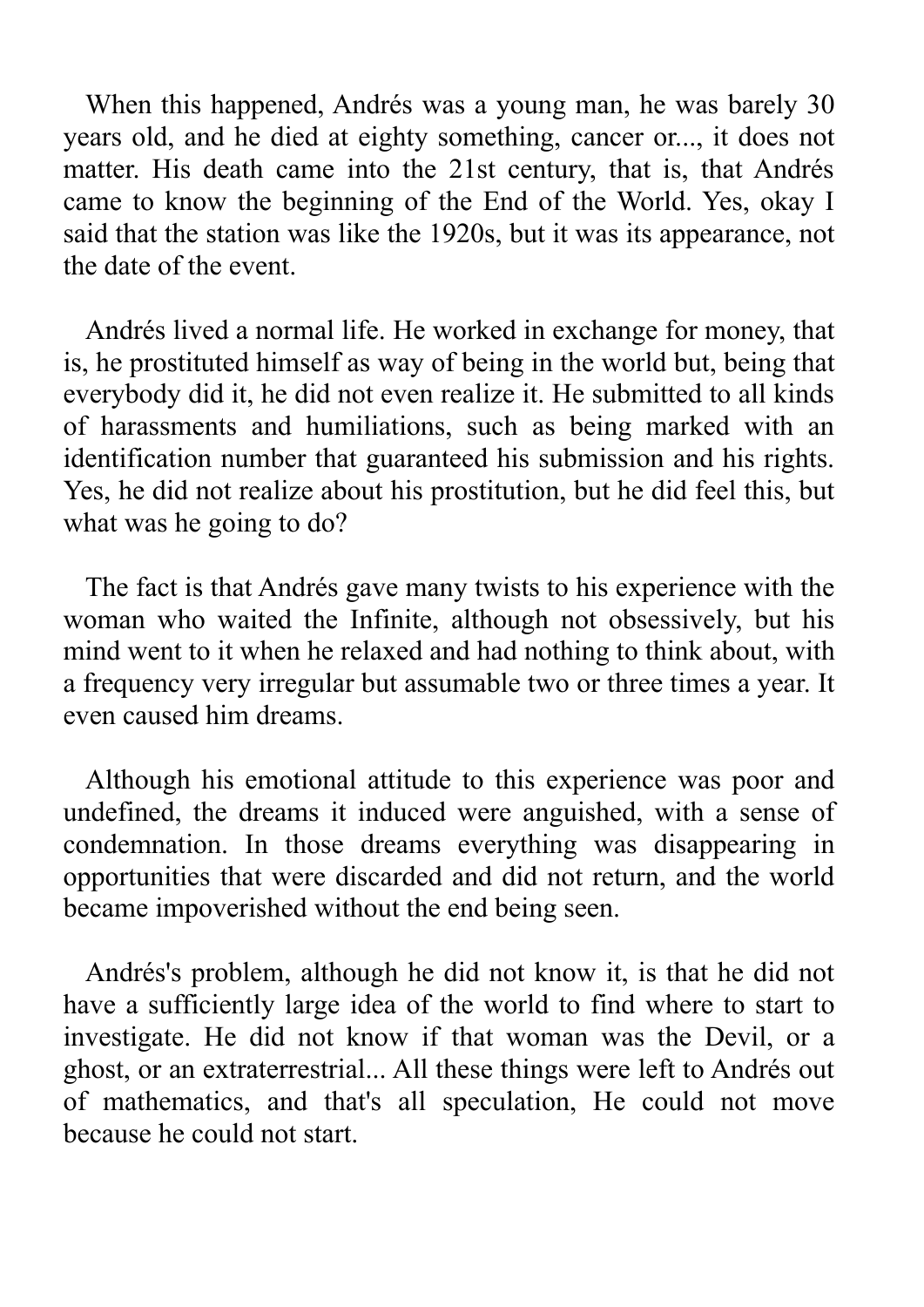However. There was something that Andrés knew for certain. Something he would never doubt or never doubt. Something that was absolute and resounding. It was something he could always go back to start over... Of course, Andrés did not know how to put it into words. I'm going to do it for him here and with his permission: You can not wait the Infinity!!

I am sure that the reader is already thinking about launching to fight for life, to make a hole in the world at any cost; or to go out and look for life, as we used to say, young druggies in my time. Oh, no, that you're not understanding. Well you will understand, do not worry... As long as you reach the time.

No, is not that. First, it is clear that there is no problem in going out to look for the experience, the spice of life, so to speak, would be missing more. True that the thing has its dangers but, what the fuck, you can also risk, that each one. Now, the smart thing really is to wait. In other words, the woman of the station had her posture settled on a certain principle, "Wait is the most successful".

When you wait, there is no hurry. There should be no hurry in any case... well, I can think of one, but I will not go into that here. Now, things are coming, little by little at the beginning. They are examined, understood, taken or left, developed or abandoned or recovered or abandoned at last... Come on, you experience the experience, you learn from it and the same knowledge opens the doors to a search more successful, etc., etc. All this is guided by satisfaction, as a child playing. Do not give it more laps.

The error of the woman who waited the Infinity was at the most delicate point of the matter, naturally. When you wait, you can not wait anything... Well, yes. If anyone have been promised you to bring the sandwich, you can wait the sandwich. And if the sandwich is delayed and you get hungry, with more reason, even concern. However, within the wait for the sandwich, and in any search, the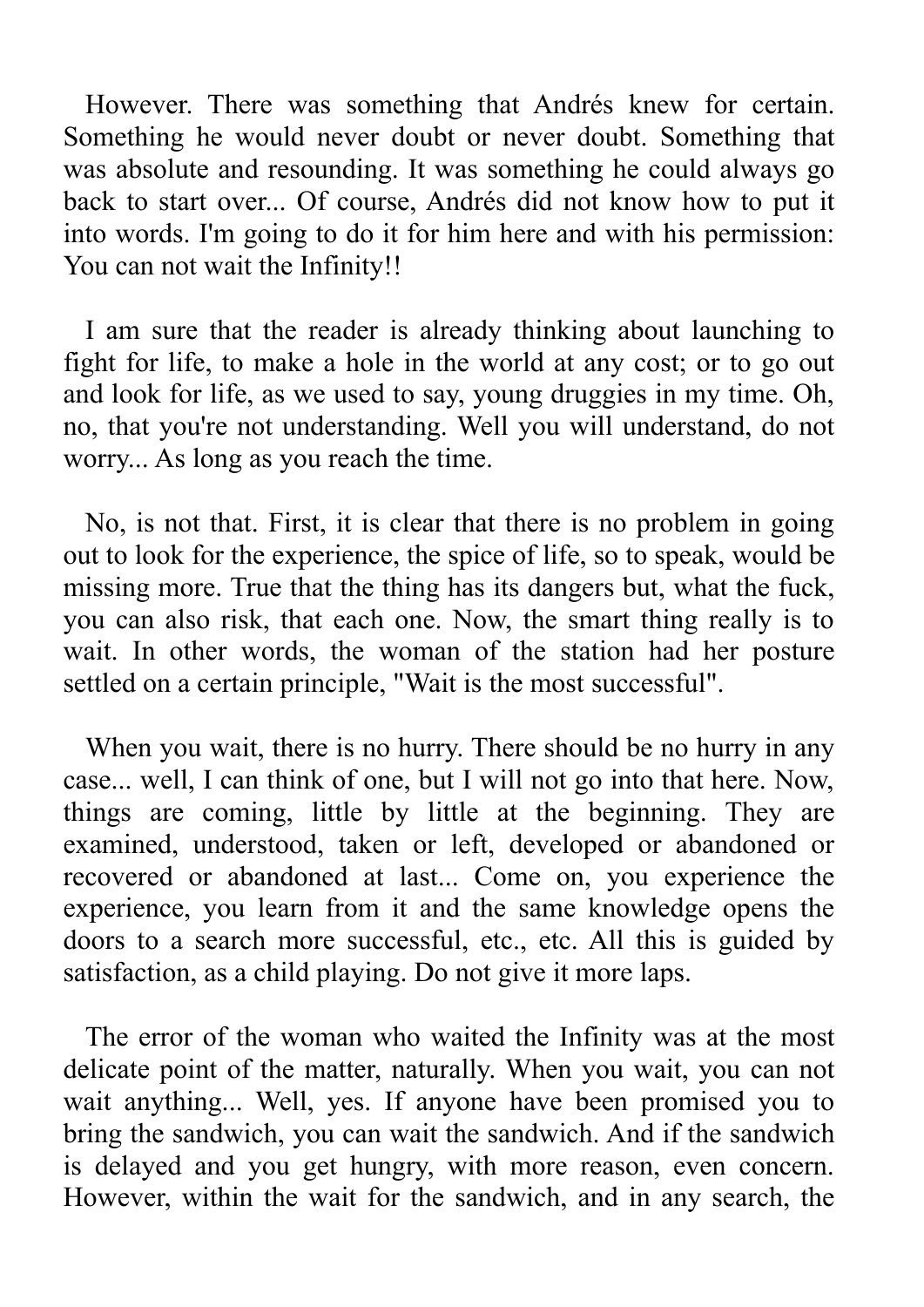wait for nothing has to be present. Only in this way can you examine what arrives calmly, without fear, and you can learn and that.

And this is because if you wait for something, instead of examining what arrives, savoring it..., you elaborate the procedure to know if it is what you wait or not, and if it does not pass quality control, you discard it without understanding, no taste. Your world is becoming impoverished, and there comes a point where you discard everything because you are already certain that what you wait will never come.

Then, the woman that waited the Infinite was right at this point, only that she did a terrible mess and instead of waiting for nothing, she began to wait the Nothingness. And instead of examining, tasting and enjoying what was coming, and learning and getting satisfaction from her experiences, disappointments and dislikes too, what she did was discard everything without exception, sure that Nothingness was not there.

Of course, Andrés could not analyze or evaluate this. What was he going to do? Pull out of psychiatry and say that this woman had simple schizophrenia and you could only torture her? or pull out religion and say that this woman was of Buddhist belief and practice, that she was extinguishing her being to enter Nirvana, and that she could only be taught to smile? Or I do not know. Perhaps philosophy and argue that the woman who waited the Infinite was representing the drama that nothing can come from Nothing? Well, this last one has its little worm. But what is there to understand?

We'll see. Andrés was not stupid, he had studied high school. He had not realize anything, but he had passed the exams, that is, he was not stupid. But neither did he have technical knowledge of diagnosis or evaluation using parameters that could give him clues that he was discarding on a scientific basis. No, Andrés was not so stupid.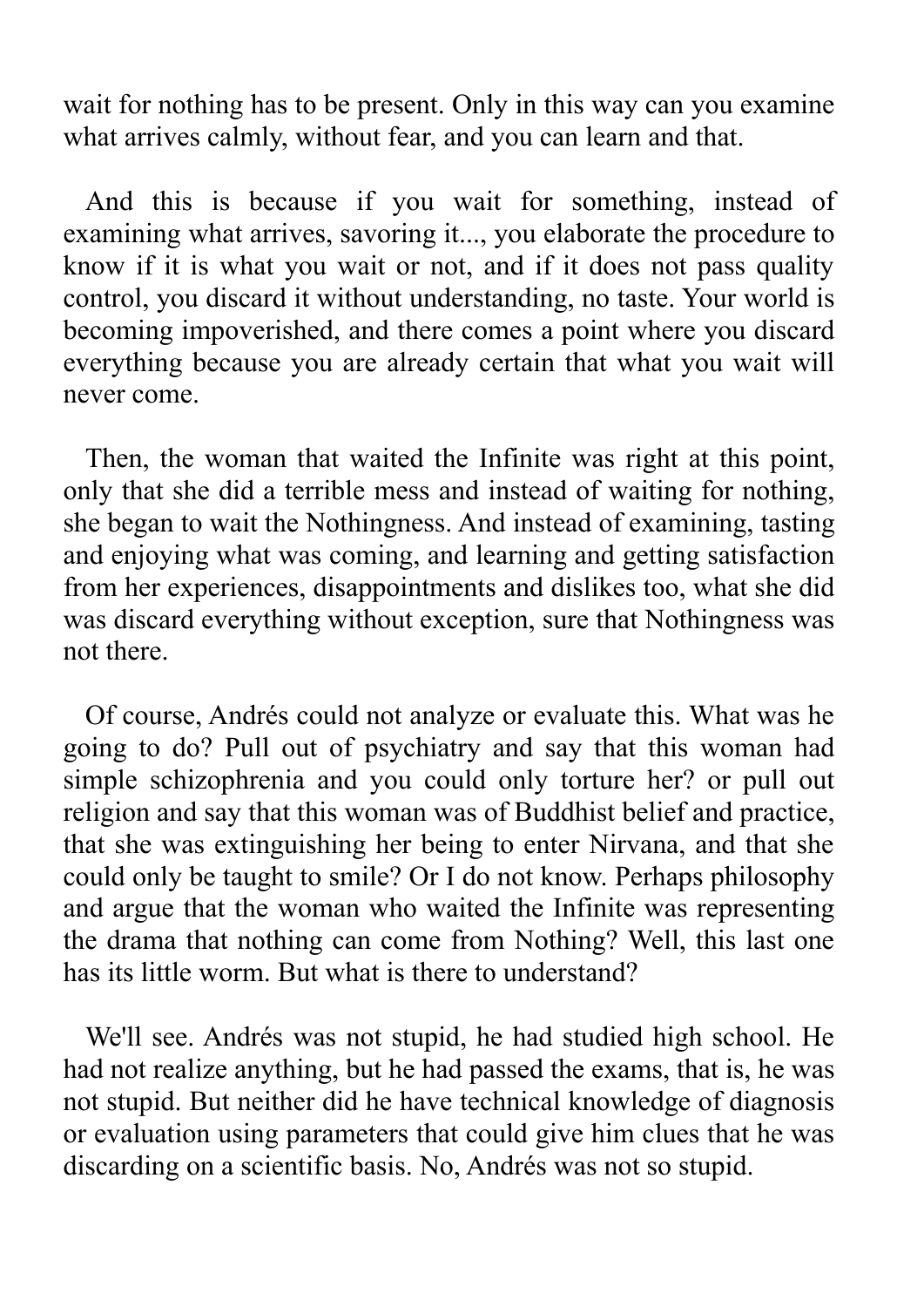Simply, after having tasted that for more than half a life, it was bitter and sweet at the same time, although he could not choose not to think about it... Well, it turns out that when his death approached and he could not avoid thinking about it anymore, he experienced what is called the Song of the Swan, and such a wonder lasted for 2 months and a peak. He had luck here.

The Song of the Swan is the most dramatically funny. It turns out that having spent his life dodging by all means think of death, when death comes, you experience clarity, joy, wonder, you understand many things, you live in peace... "Okay, now I want to live". No, not. Death arrives, colleague.

In his delicious Song of the Swan, Andrés understood the scene of the woman who waited the Infinity. Man, not completely, of course, understanding can never be total.

He based all his organization of the matter on that solid stone: Infinity can not be waited. Then, since this was not something that he had deduced from anything, he knew, of course, that the woman who waited the Infinite did not wait the Infinity, but brought other thing.

However, the attitude of the woman who waited the Infinity was not the one who makes an inversion: She did not wait anything from Nothing, and since she could not be ploting to anything, nor she waited the Infinity, Andrés did not understand here. He discarded nothing and promised to his line of argument that he would return to it.

He thought on the other side. He erased everything he knew about the matter, after all it was not difficult, he hardly knew anything. He presented the image of the event to his mind and felt that. Of course, here the scene of the nucleus of the event is not isolated, but went through a waiting room with an atmosphere of poverty, and returned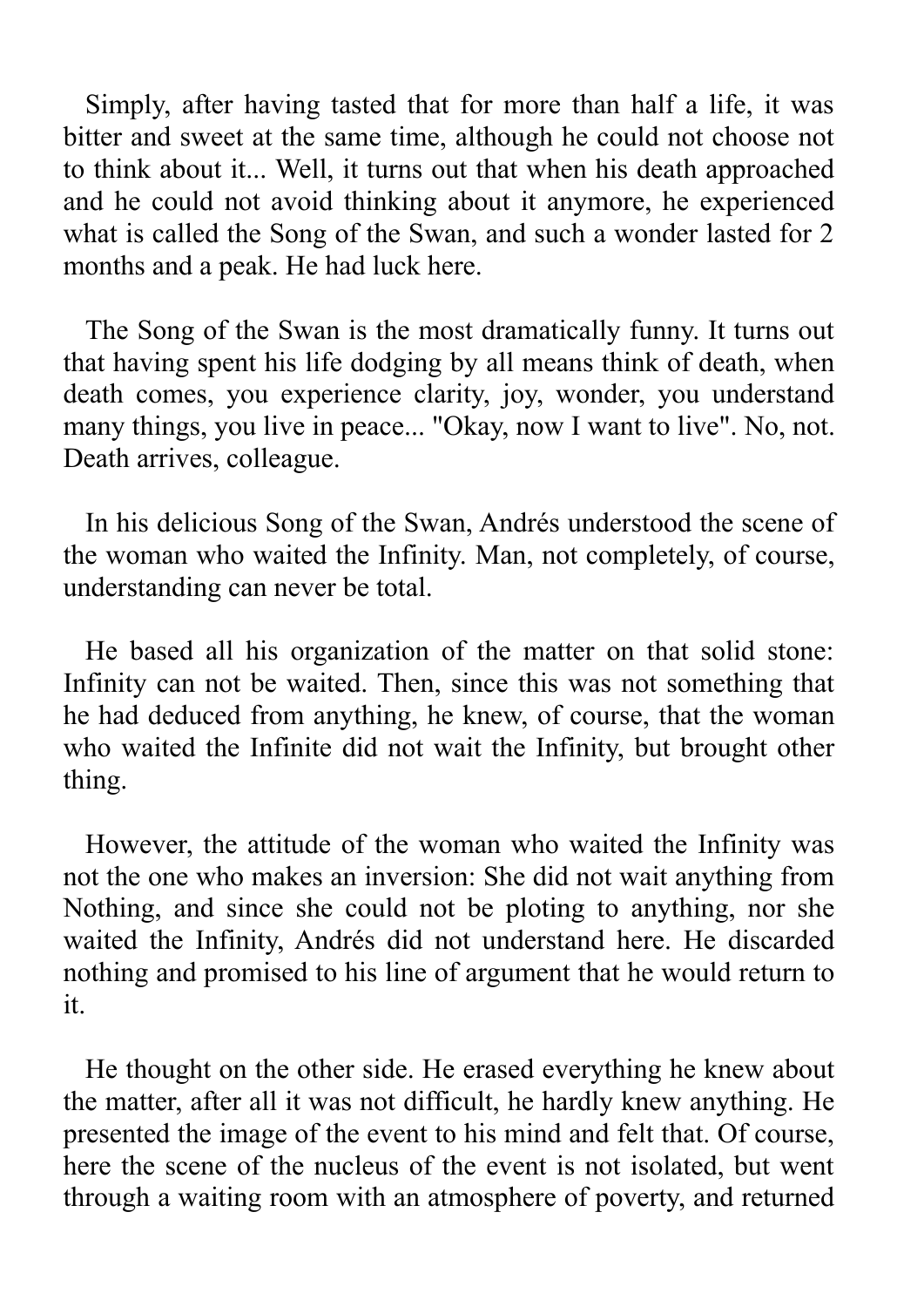to it. What if we contemplate this woman who waited the Infinite, not as a singular and strange case that slipped by chance in the continuous space time, but as a real event that fits into a whole scene?…

Yes, yes, that's the way things are going, Andrés thought, and kept looking without understanding. What if we do not seek the explanation of the event in the future of the event, be it immediate or remote, because there seems to be nothing, and we contemplate the present of the scene?: The woman who waited the Infinite was practically extinguished. Yes, she answered the question of her interlocutor, but she could not be completely extinguished, her time had not yet arrived.

So, plain and simple, the woman who waited the Infinite was refusing to live here and now, on the scene.

Ok, very good. That fits with the context of the event. Would those poor people in the waiting room refusing to live here and now? Well, it seems so.

Andrés was not stupid, I say. And he knew very well, as all human beings know without a doubt, that the Earth can hold all humanity in wellbeing, harmony and ecological sustainability in diversity. If we do not have this already, it is that humanity is refusing to live here and now.

Awesome, Andrés thought. I'm dying, and I'm discovering the human cake. However, I still do not understand... And he started laughing.

No, let's see. What Andrés did not understand is what win who in this maneuver. And since we all know that there is nothing in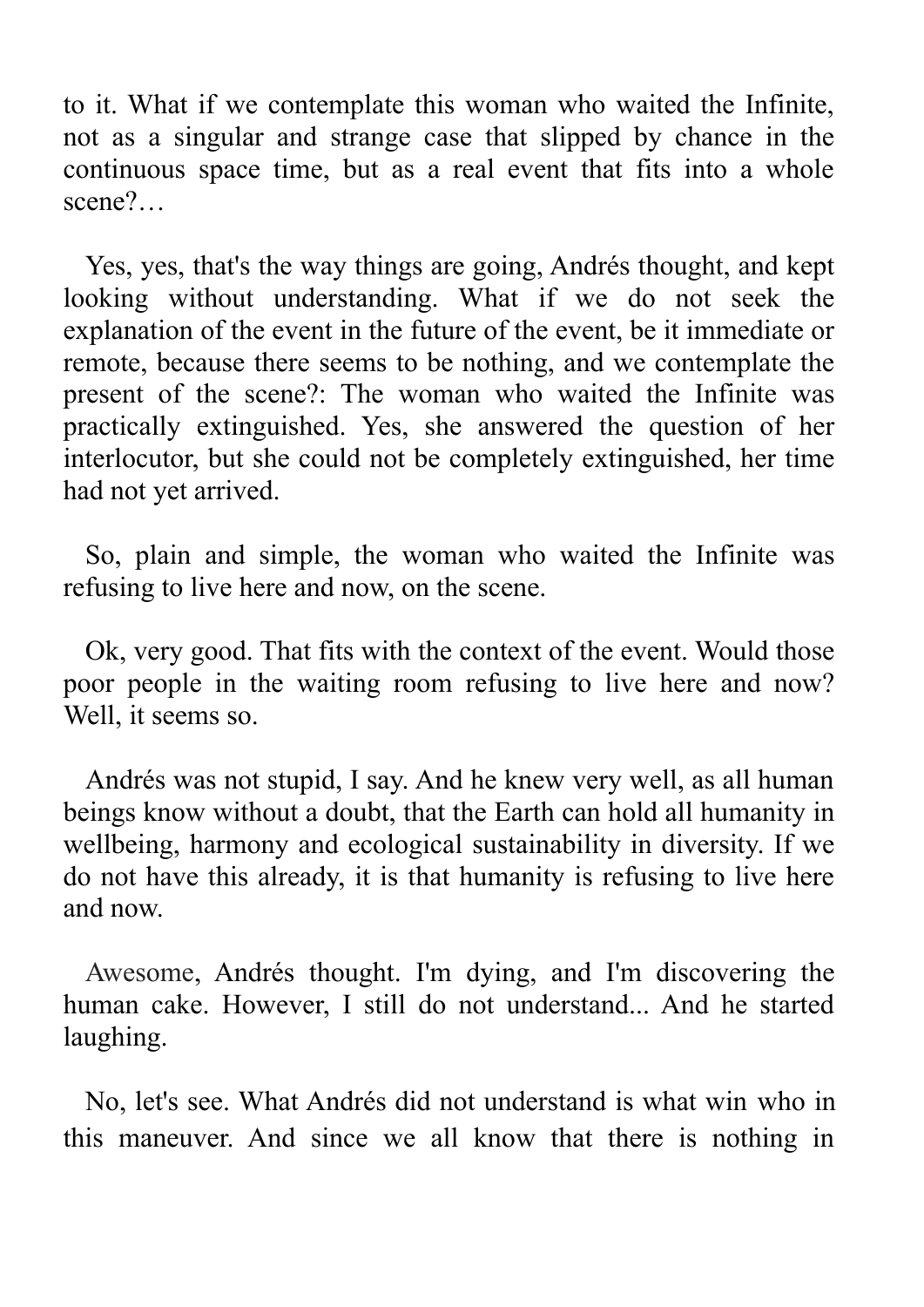Nothing, no one can gain anything in this, and we all know it. Andrés preferred not to understand here at the moment.

He recapitulated his investigation, and he did it very slowly because he was in a hurry, he was dying. Here the issue is that all the reasoning has been direct, with a solid foundation and without taking anything from outside. Andrés had not discussed if such a religion is more accurate, or if such a party has a more realistic program than the other... no, nothing, just the scene with a few sentences, and one of them demolishing: "I wait the Infinite."

Well, maybe it's time to take something from outside... out of the scene, I say, out out is nothing, so nothing is amiss. However, it is not a matter of taking elements at random, that would be wait the Infinity. No. I would like to know before I die. Although it does not really matter, of course. And a few days passed.

Andrés smelled something very dirty, but he was a man of the world, he knew the hyppie movement, he knew of the attempts to change the world that when forced to participate in the war, they became war or were defeated. In short, Andrés had... well, not so much experience, but known about the desire of human beings... Okay, okay, let's not go ahead. Andrés really wanted to know, something else was no use to him now. He was dying, fuck! He could not take for granted anything he had understood in the past, or right now. And he would not commit the stupidity of jumping to conclusions.

Yes, the hyppie movement, social rebellions... But the human being is no longer a stupid species in which only the species matters and the individual is a magnificent example. No. Here, the one who lives is the individual. So Andrés went to the idea of investigating the individual. What a problem! Who would he take as a rabbit? I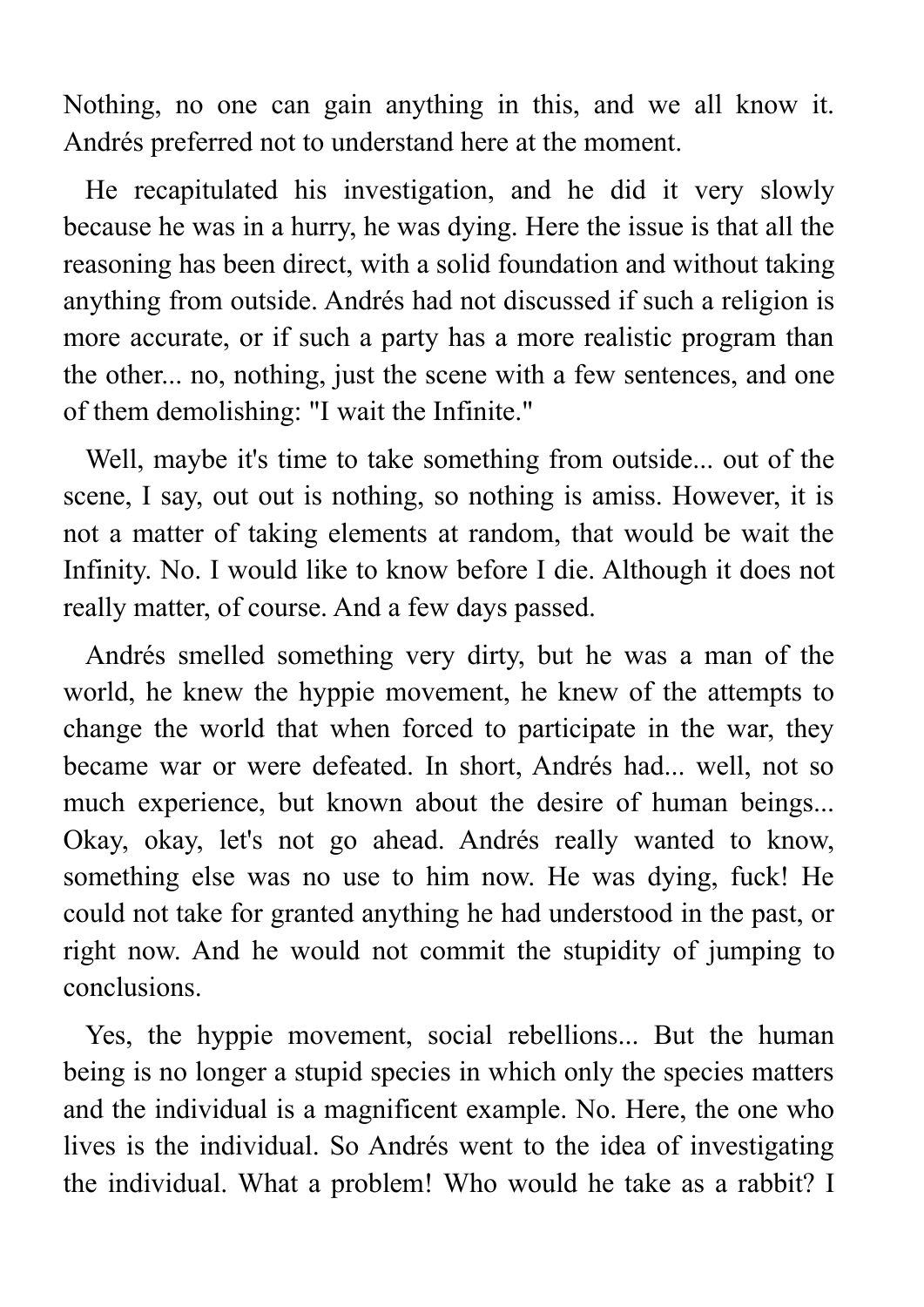already say that Andrés was stupid. It took two precious days of his life thinking who would be the right person and what the thing would be like. Nothing, did not give him time.

Andrés was getting drunk on himself, and he did not see himself. He already believed himself a Sherlock Holmes with the case expected by every researcher. So he took a little break.

Sure, silly. The best individual that Andrés could study was himself. After all, the researchers take other people in their research, not because they hear about different cases, but to avoid lying to themselves. As Andrés was dying, he could not lie to himself. That inconvenience did not exist.

On the other hand, it did not matter to study one individual or another, because all the individuals are in the garlic. Andrés too, of course. Andrés stopped looking for guilt and, in doing so, knew that his subject was the most reliable and appropriate, because he knew himself a little, and he knew and had known many people. Better than better. And he burst out laughing again.

Nuisancely he was constantly laughing and could not elaborate a study plan. Besides, he did not have time to do that but, as his laughter was already provoking his recapitulation of his life, very logical in a dying person, and his memories were being arranged in some magical way, not because they changed his intentions in those occasions, but because they meant other thing, and always something else, then he kept laughing.

Here there was a problem. Laughter is very tiresome. To this it was added that, since he was having such a good time, it was difficult for him to sleep and, although the pills he took were strong, well, he was getting.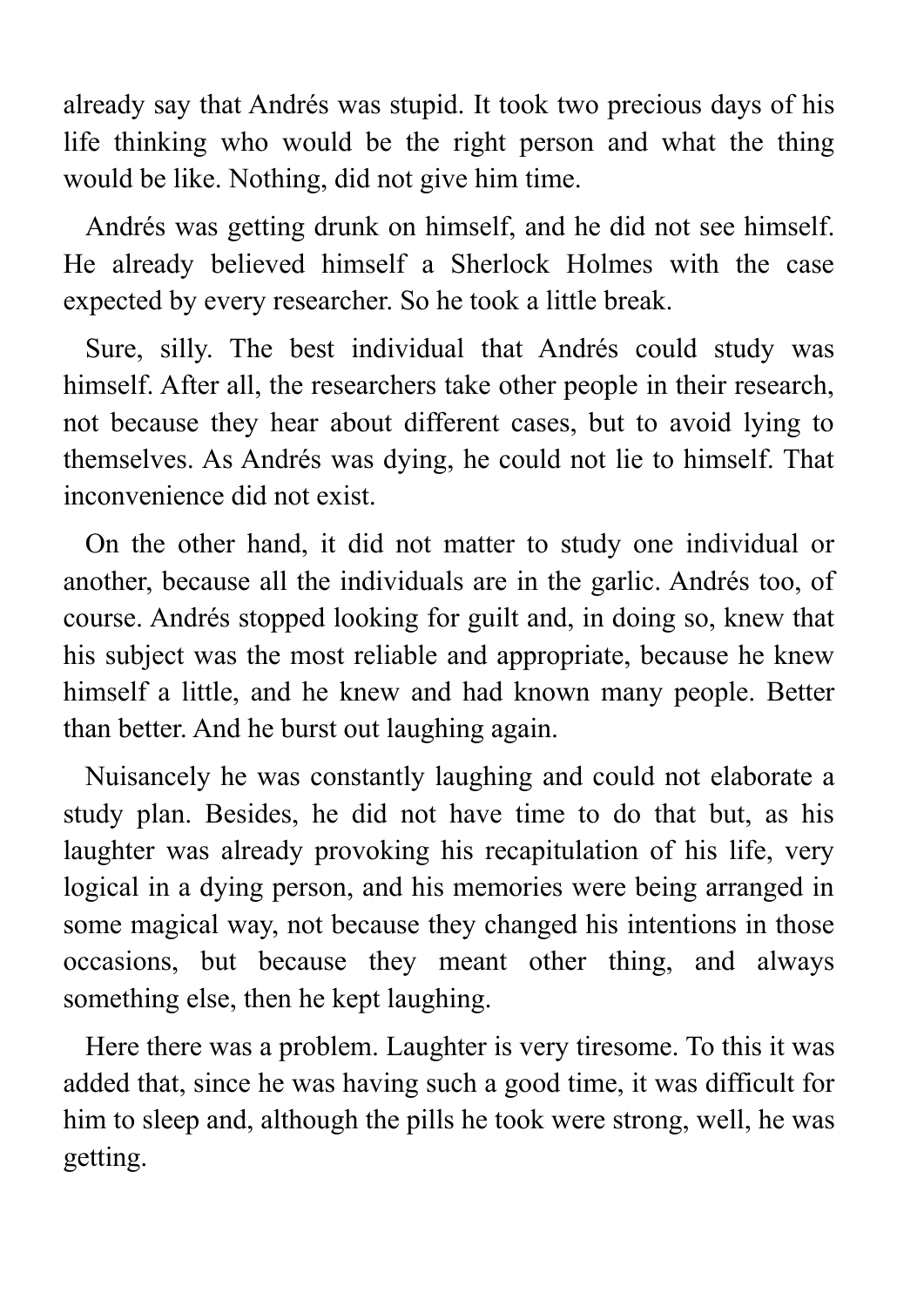Then, between laughter and laughter, and when falling asleep, he found the matter. Indeed, the question is when, how and why the individual begins to wait the Infinity.

Naturally. This is represented in all cultures, it is communion. Andrés remembered his. They dressed him as an admiral after having met him a few times in the parish where they were told they were making a commitment with... with all human beings... and he does not know what about a God. Of course, Andrés was a child, but not stupid. It did not occur to him to ask if that commitment could be rejected. He did not understand what God was, but he understood that they would not admit it. I do not mean that they would not admit the renounce to the commitment, but that they would not have been allowed to have asked that question. What a dangerous thing.

Andrés was aware that he had run a great danger in his communion and, to top it off, they had a party to celebrate. But he ate the pie, of course, what was he going to do? Not eating from it would have given him away.

Andrés had understood. That's it, he could die peacefully. And he got drunk again, this time as a poet who has charged. Human beings are not guilty of having fallen into the trap of the Infinite, because it is not we fell, but that they put us into it in a way, more than obligatory, without being able to express it under pain of heavy torture. Point. Fix.

Ah, no, fuck, because then any of the christs could have succeeded, because knowing this, the commitment is over. That contract can not be valid before any court of justice, torn from a child without an option to understand what he or she was doing in that ceremony he or she could not miss.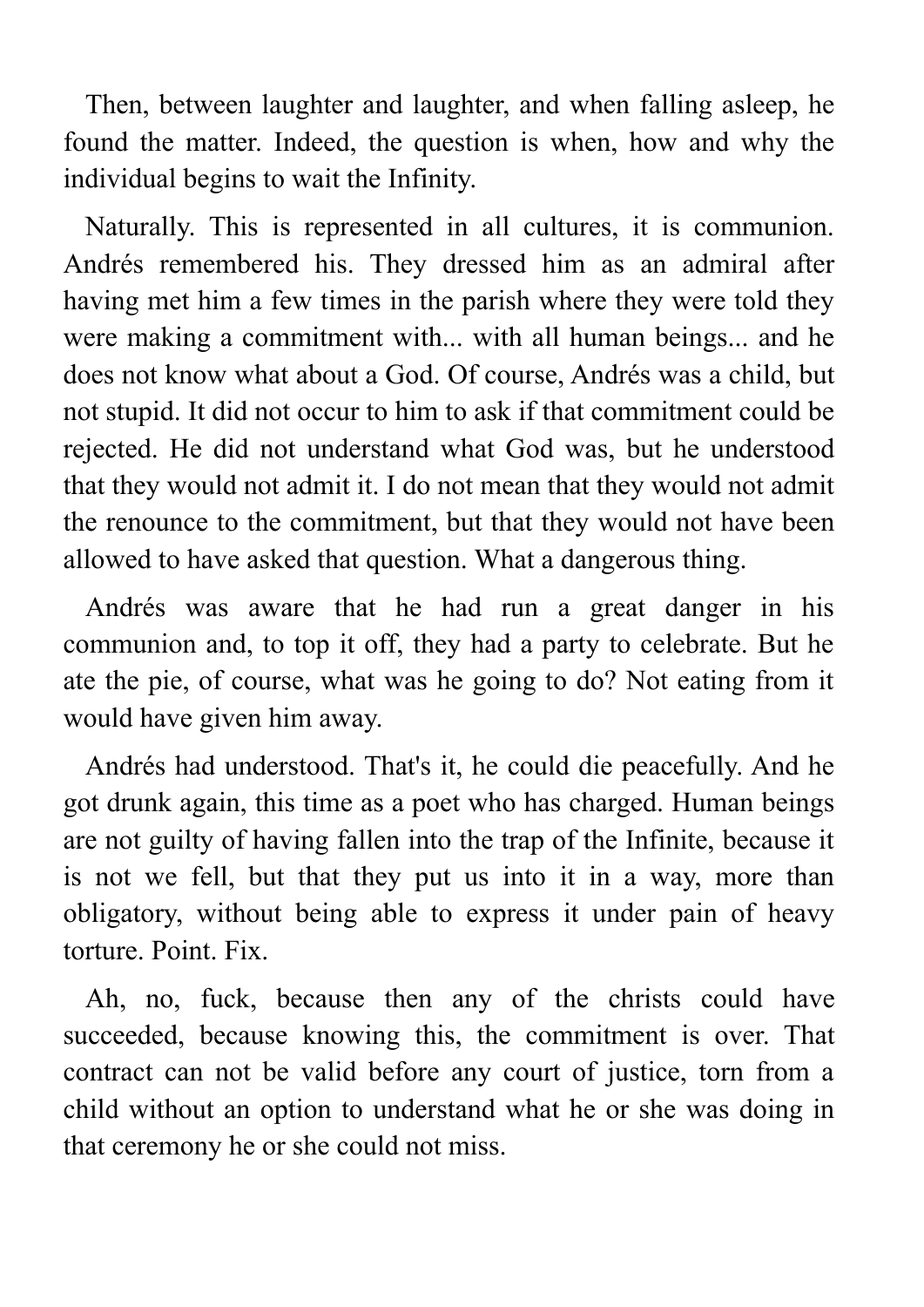Then we will have to introduce more elements. There is learning. If you have lived waiting the Infinity, you do not know how to examine what arrives, and how do you learn quickly? Will you miss the food?... No, we are talking about the renunciation to Existence, no argument serves. There is no reasoning that leads to wait the Infinity.

Nor does it serve that human beings are embarrassed to be the first to break the silence, although such is the purpose of education, to become embarrassed ignorant fools.

No, no, no. Here there is no intentionality. This does not expect anything.

Is it possible?! Andrés died. Nothing, he was exhausted already, the heart could not cope, the liver that patatán, multiorgasmic failure, and the hole.

A pity. Not for him, as far as he is concerned, it does not matter anymore. He no longer exists, and what happened in his life does not matter anymore. He did not reach the end, but that he does not know. Does not exist.

Well, he was well attended in his agony. He had the opportunity to talk a little about his discoveries. There was no problem, they did not lynch him, he was dying. That's already explained by the psychiatrists. It has a name: "the Song of the Swan". It is not cause for concern, with not understanding what he said is enough.

In short, they fired him well, they appreciated his person and his loss, and that's it. Subject concluded.

Okay, because as I know what Andrés would have discovered in just 2 or 3 days, come on, I'm finding out, although I always knew, like you, then I'll tell you.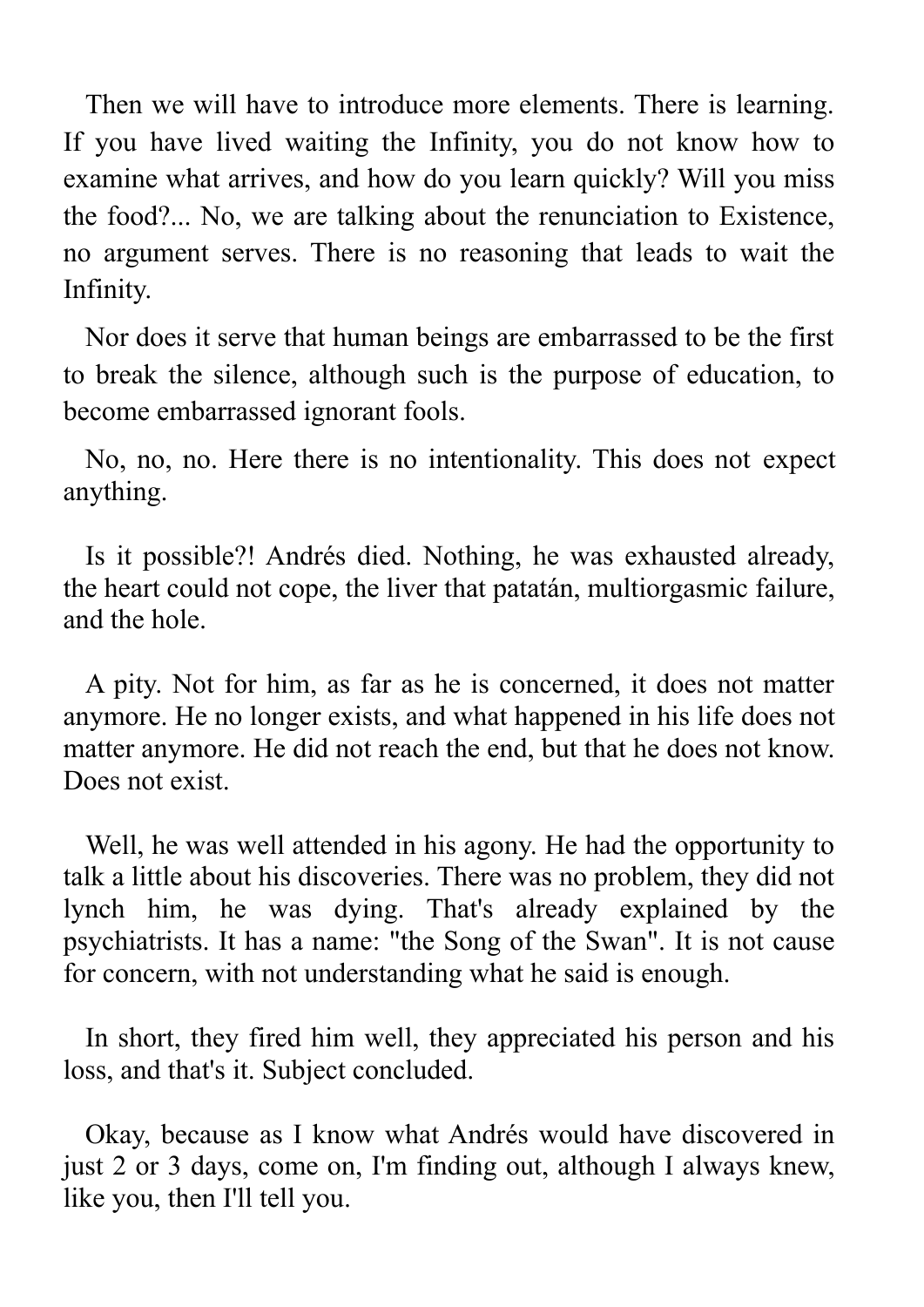Andrés had it at egg already.

It turns out that we have a scene in which a person tells us that he or she is waiting the Infinity. In the future of that scene there is nothing, there we can not find the reason to this attitude. In the past there is information, in fact, it explains everything and yet, despite the explanation, the incongruity persists: There is nothing we can say to that person that makes him or her desist from his or her attitude.

I think the thing is clear. So we have to go back to the beginning of the investigation. But we're not going crazily to go again discovering the same things, as the investigators do. No, no, we are already on the Great Ascendent Way. Let's not lose ourselves in compassion. We have to feel the same scene in which the woman says the words: "I wait the Infinite." What does that mean while saying it? Let's not get lost We already know that she knew at that moment that Infinity can not be waited. And we know that she knew at that moment that she was renouncing Existence at that moment. And we know that she knew that with her attitude nobody would gain absolutely nothing, but that we all lose the Existence, which does not matter, after all, we were going to lose it in any cas... stop!, stop! This aunt has a tantrum!! Nothing else!!!

Oh, what Andrés would have laughed to discover this. Well, what I'm laughing when I discover it. I did not know. When I started writing this... whatever it was, I suspected that I was going to say it, but I did not know what it was. Man, if I had known I would have told Andrés before he died, I would not be so... These are the things that come.

Okay, understood but, what do I say to this woman or, how do I tell her so that the problem disappears and she begins to expect nothing instead of waiting for Nothing and can examine, savor,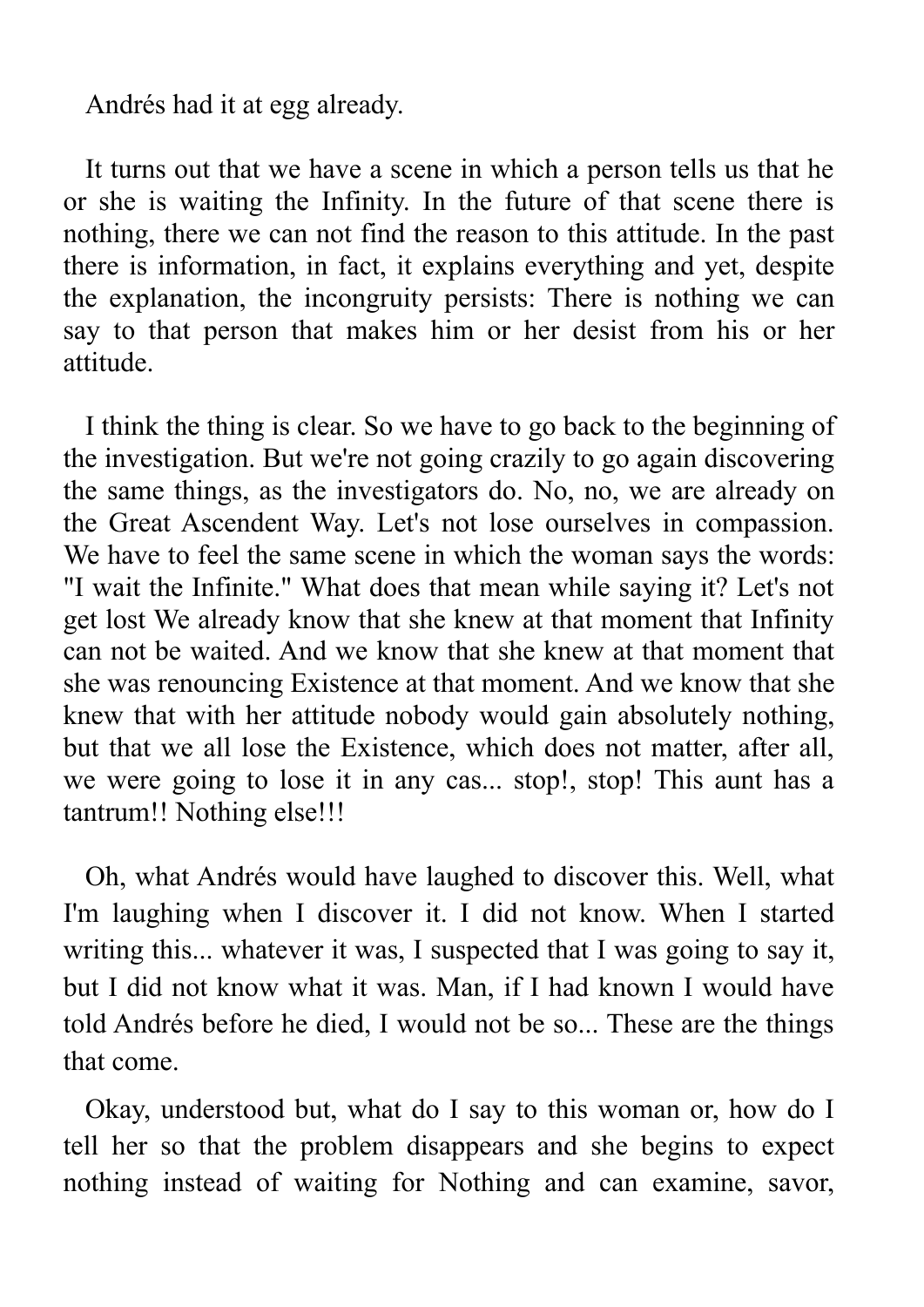understand... if humanity has already decided and signed with his blood not considering anything that might make him and her understand his and her empty tantrum?

Now I do break out laughing. No, if after all I'm going to die too without solving the problem. Of course, then the problem is not really solved. Or yes and what happens is that there is the possibility that humanity chooses to renounce Existence rather than change its mood and examine what is offered? After all, death is not so terrible. And you have to consider that without death there would be no life. So you can't choose, who are you going to claim? You didn't ask to be born either, but here you are. Well, what do you choose? Kill yourself angry because it is not granted immortality? Or enjoy life while you exist?

The reader will be thinking. I mean, you might be thinking: Well, this guy did it, he's the Antichrist, no doubt about it (The Antichrist is the Christ of the End of the World, the one who undoes the human wrong. What Nostradamus calls Antichrist is a messiah. See the document "Messiah versus Christ", on this same website). Well, let him sit down to wait for the Infinite like everyone else and stop the nonsense. He has no more to do, nothing can come to him, he can discard everything, sure that Nothing is there.

This is not the case. To begin with, I have often believed that I had reached the end, that I had already discovered everything, and again and again more has come. I'm not going to be so stupid to make such a stupid mistake more times. No, I'll keep living your tantrum.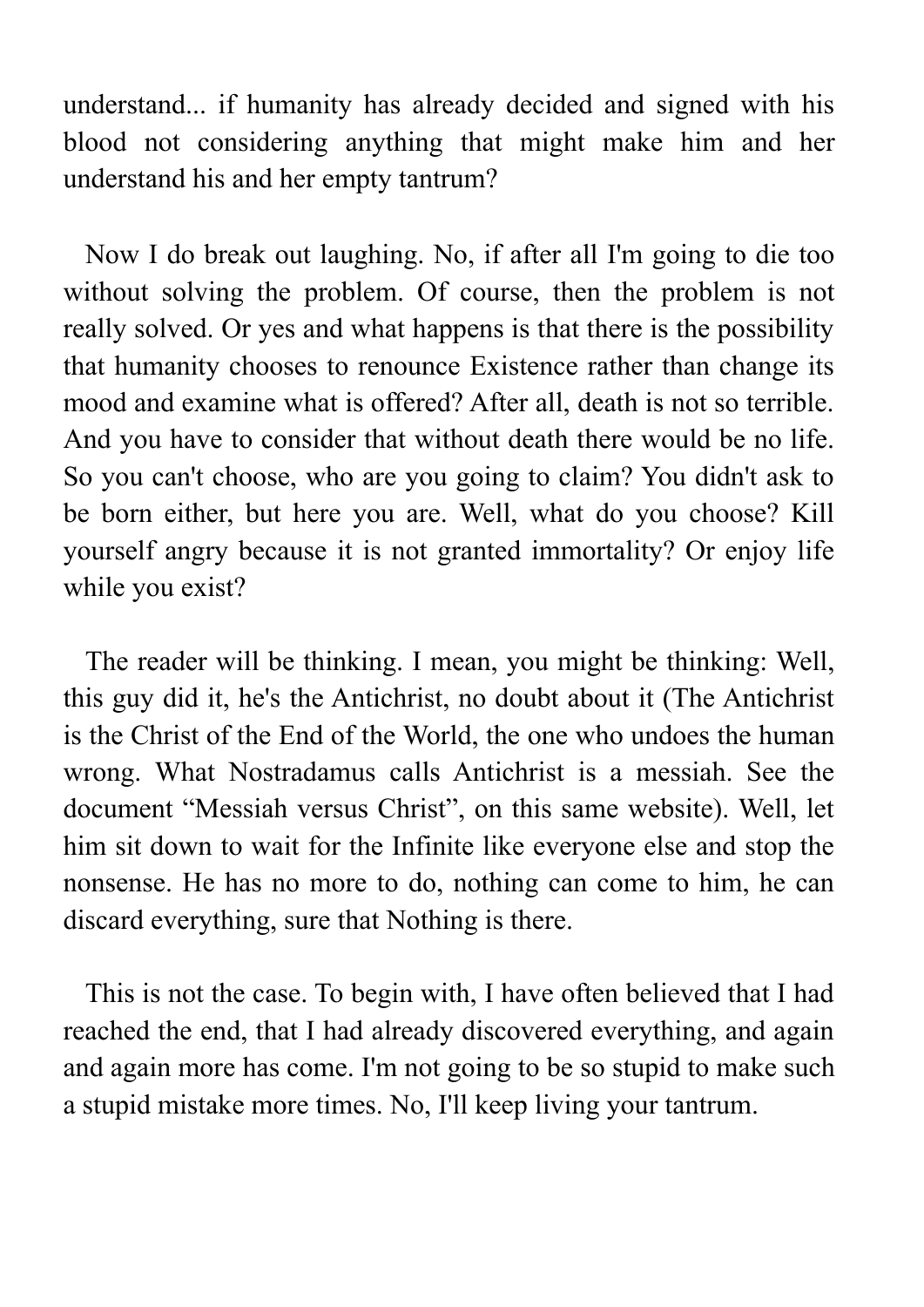No no no. This is not just a plain vulgar Tantrum. Here's something else. Existence is unique and cannot be renounced out of simple anger, that makes no sense. We have to start over.

The reasoning so far has been adjusted to logic and straightforward, there is no mistake, but there must be something else, something horrible that Andrés did not want to discover in the first round. Something that explains the tremendous human criminality. A criminality that reaches brutal levels, such as the behavior of the Nazis or forcing a child to learn, something monstrous, something that leads the Human Being to hate life to the point of destroying it until the Total Death of the Planet. Something very fat.

Let's see. We have to go back to the beginning, to Andrés' first reflection, the one he abandoned promising that he would return to it. Let us remember: "The attitude of the woman who waited for the Infinite was not that of the one who makes an investment: She did not expect anything from Nothing, and as she could not be plotting anything, nor could she be waiting for the Infinite..." So, the human attitude faced with Death, it must be an error, a macabre error that leads him and her to seek death when he and she know that Death is nothing, that it is Nothingness.

Okay, let's take a look at Religion. What is the Human Being supposed to gain by seeking death? It has to be something that is repeated a lot in religions, and that is won while still living, that is, that it is believed that it is won, because when seeking death, life is lost in life. It is a tremendous mistake that leads to the brutality of killing and torture to the extent that the Nazis went… And what did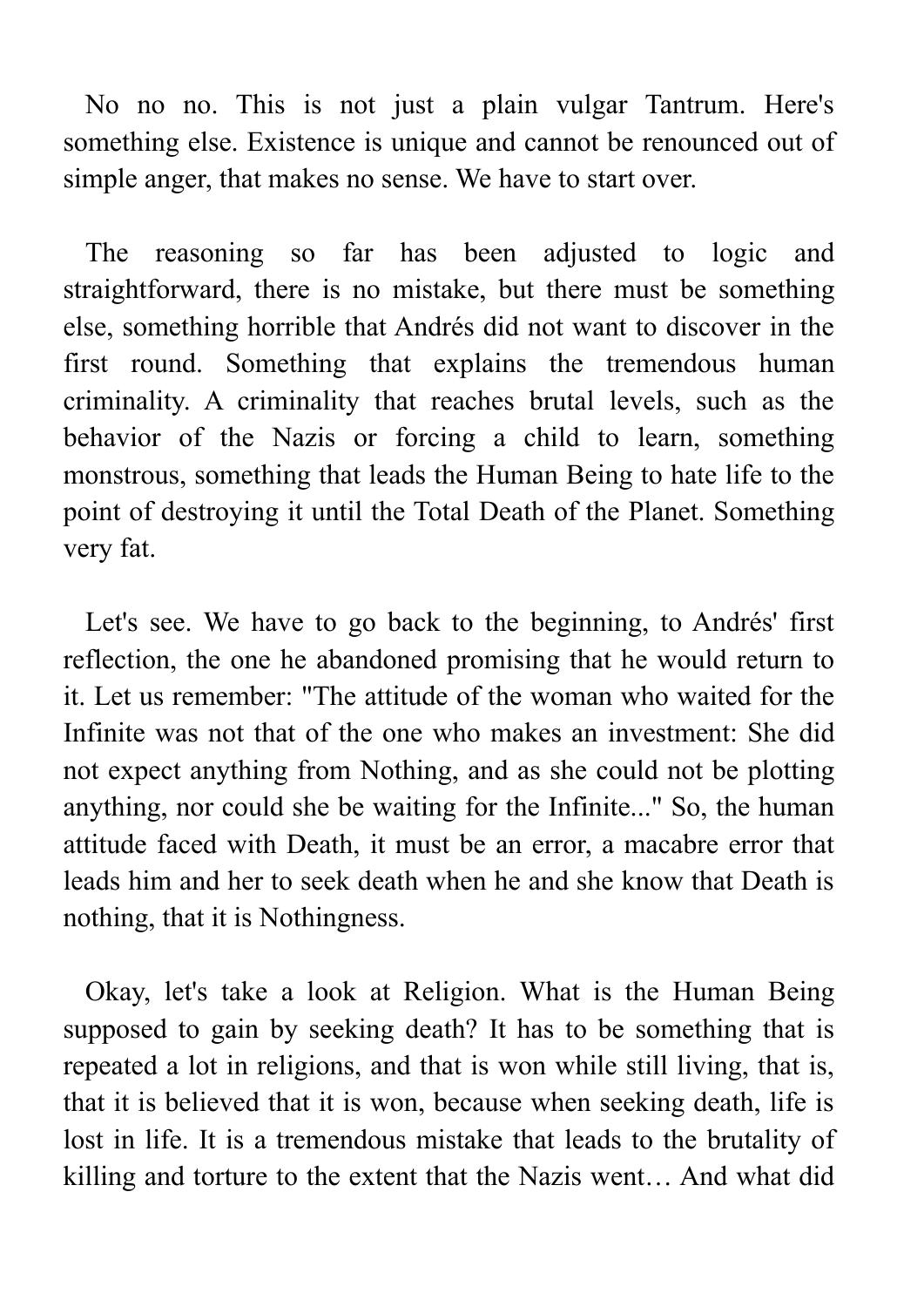the Nazis feel when they did this…? They felt Almighty, damn it !! Burning children alive is Almighty, and it can only be done by knowing that death is Total and desperately seeking it! What expression is repeated more in religious ceremonies?: "Almighty God." The Human Being signs a Pact with Death: In exchange for refusing to live, he or she obtains Almightyism, that is, to be able to commit any crime, no matter how grotesque it may be.

I shit on his father. Of course, Andrés could not imagine such extreme criminality in the Human Being... But, let's see. This attitude cannot be direct, because he or she does not really gain anything, and he or she knows it, there must be another error, that is, an error that originates this tremendous error, error upon error. Let's keep thinking.

Let's look for less guilt in the Human Being. I know. Let us bear in mind, as Andrés considered at a certain point in his research, that the individual does not choose this path, but rather finds the mess set up when he or she is born and grows up. So, let us try to argue, which sounds very good, that the individual tries to get out of this trap in which the Human Being as a whole has gotten herself or himself. For this she or he would need to understand, that is, to realize what is happening. However, this "realization" supposes exposing human criminality, he or she included, and being left out of that set, losing all that he or she is, all his or her identity as a human being. This is *death*, in italics, also collected in all religions, in one way or another.

*Death*, in italics, is the foundation of Eastern religions, Reincarnation or *death/rebirth*, in italics, although religiously it is considered without italics. And it is also in monotheistic Westerners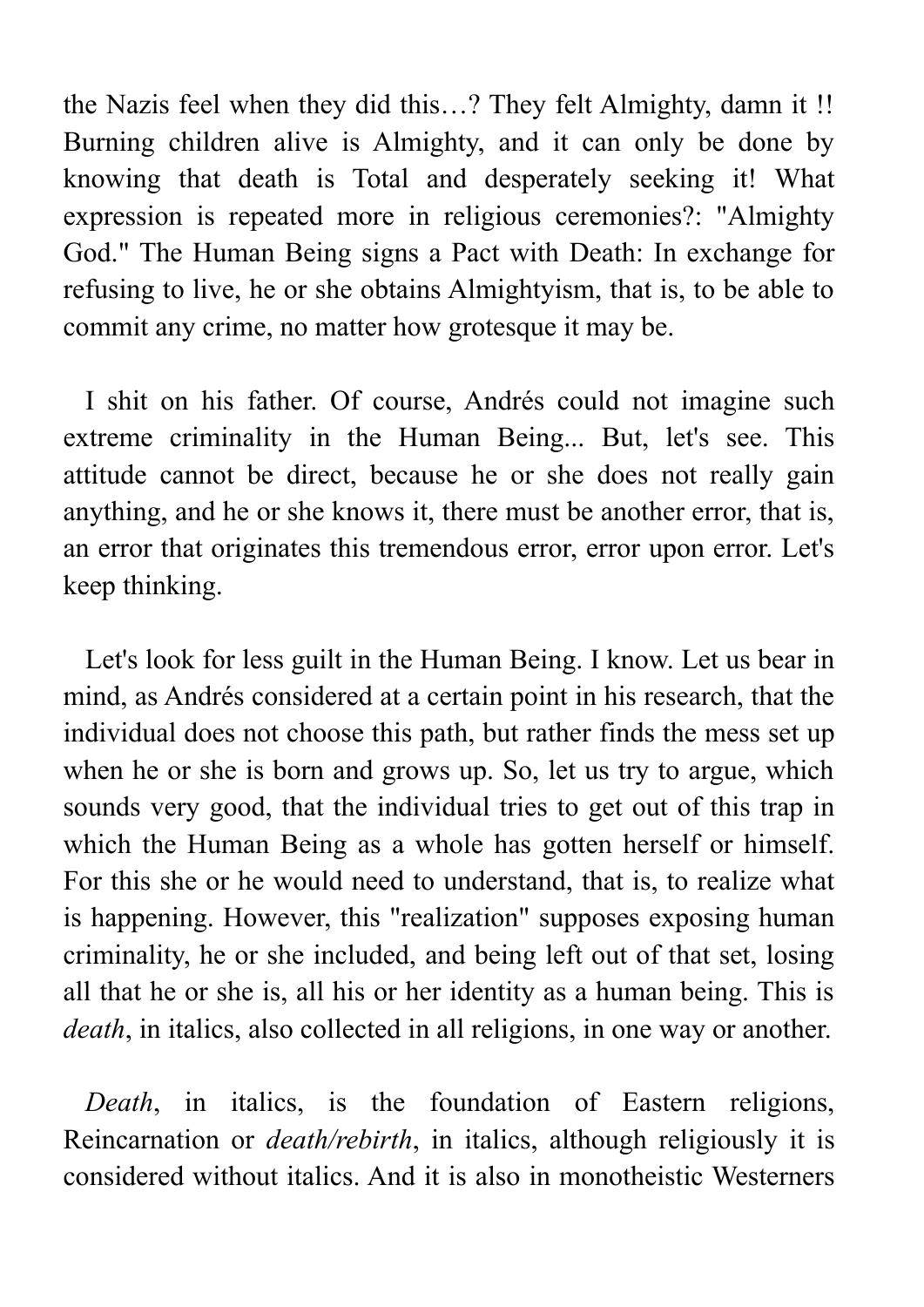as a second death, from which death would be freed if it surpasses God's judgment, by fulfilling his or her commandments, that is, by committing his or her crimes in the name of God, and she or he would be saved.

Well. Now we do have the problem solved. The individual seeks *death*, in italics, to get out of his or her criminality, but errs, because she or he does not leave the flock and because of inability, and finds himself or herself looking for death. That is, Humanity fell into the Trap of Infinity due to a mixture of double error and guilt caused by generational change, that is, when one dies and others are born, the problem is lost from sight, and the way back is no longer found, then they have to go forward. And by double mistake and guilt he or she gets more and more into the Trap when trying to get out, until the End of the World in which we find ourselves, in which there is the opportunity to understand, that is, to "realize", to *die*, in italics. And then we can really live as long as we live, which is Paradise.

Only one detail is missing, and that is to know why the opportunity is at the End of the World and not before. The answer includes one more matter. We all know that Infinity does not exist. However, the Almighty Refusal to Live seems Infinite, and it is this supposed Infinite that the Human Being clings to in order not to *die*, in italics. Now, this Infinite is clung to leaving the End of the World pending, for this reason he or she buries himself or herself with a sign. At the End of the World she and he no longer have this resource and, when the famine begins and they can no longer deny that they are at the End of the World, their Almightyism will collapse because it was supported by their willingness to die renouncing everything, but here they will not be able to give up understanding,